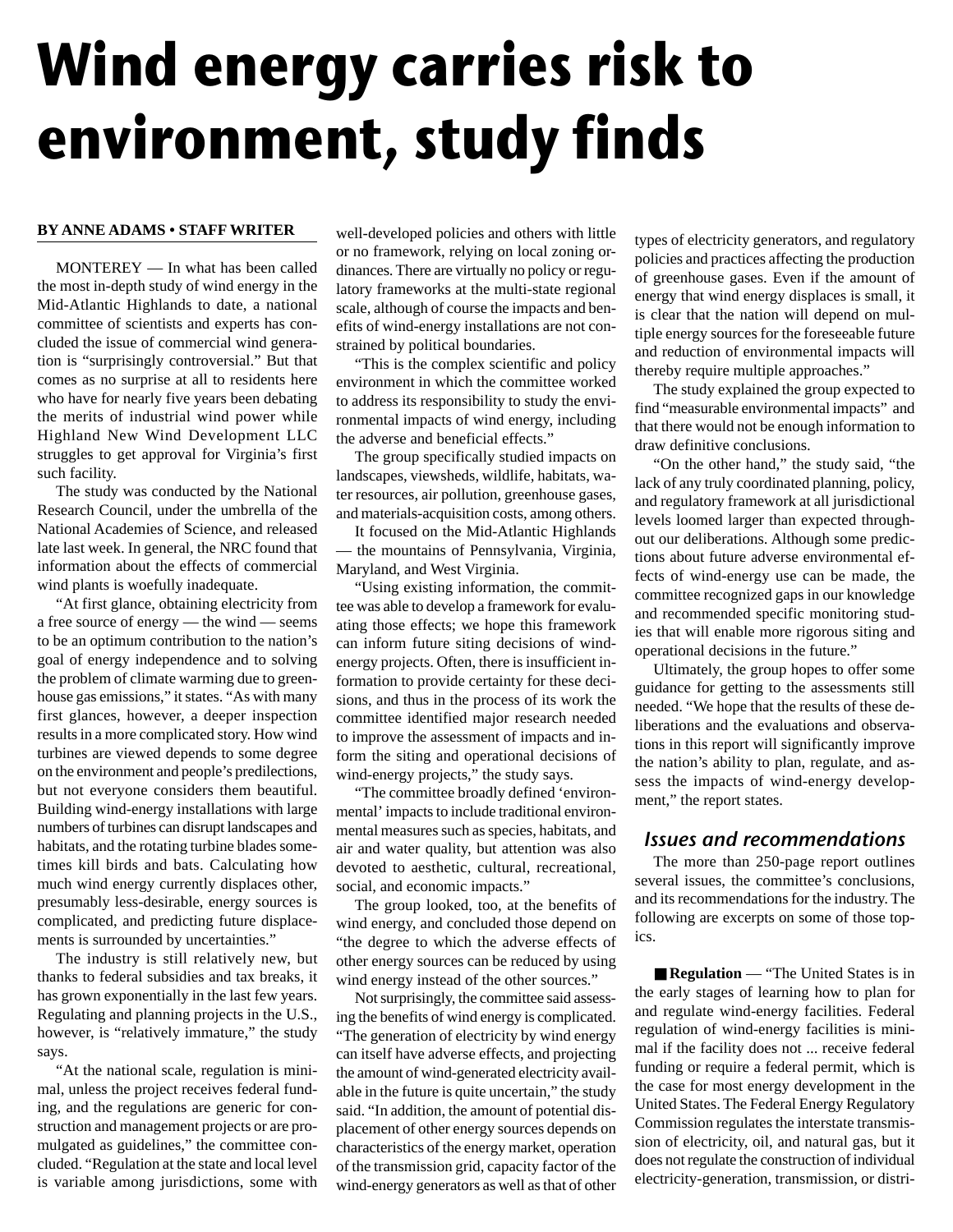bution facilities. Apart from Federal Aviation Administration guidelines, federal and state environmental laws protecting birds and bats are the main legal constraints on wind-energy facilities not on federal lands or without a federal nexus.

"In evaluating current regulatory review processes, the committee was struck by the minimal guidance offered to developers, regulators or the public about (1) the quantity and kinds of information to be provided for review; (2) the degrees of adverse or beneficial effects of proposed wind developments to consider critical for approving or disallowing a proposed project; and (3) the competing costs and benefits of a proposed project to weigh, and how to weigh them, with regard to that single proposal or in comparison with likely alternatives if that project is not built. Such guidance, and technical assistance with gathering and interpreting information needed for decision making, would be enormously useful. This guidance and technical assistance cast at the appropriate jurisdictional level could be developed by state and local governments working with groups composed of wind-energy developers and nongovernmental organizations representing all views of wind energy, in addition to other government agencies."

■ **Offsetting emissions** — "Whd-powered generators of electricity share some kinds of adverse environmental impacts with other types of electricity generators (for example, some clearing of vegetation is required to construct either a wind-energy or a coal-fired power plant and its access roads and transmission lines). Therefore, calculating the extent to which wind energy displaces other sources of electricity generation does not provide clear information on how much, or even whether, those other environmental impacts will be reduced. This report does, however, provide a guide to the methods and information needed to conduct a more comprehensive analysis.

"Projections for future wind-energy development, and hence projections for future windenergy contributions to reduction of air-pollutant emissions in the United States, are highly uncertain. Recent model projections by the U.S. Department of Energy for U.S. onshore installed wind-energy capacity in the next 15 years range from 19 to 72 gigawatts GW, or 2 to 7 percent of projected U.S. onshore installed electricity-generation capacity. In the same period, wind-energy development is projected to account for 3.5 percent to 19 percent of the *increase* in total electricity-generation capacity. If the average wind-turbine size is assumed to be 2 MW (larger than most current turbines), 9,500 to 36,000 wind turbines would be needed to achieve that projected capacity.

"Because the wind blows intermittently, wind turbines often produce less electricity than their rated maximum output. On average in the mid-Atlantic region, the capacity factor of turbines — the fraction of their rated maximum output that they produce on average is about 30 percent for current technology, and is forecast to improve to nearly 37 percent by the year 2020. Those are the fractions the committee used in estimating how much wind energy would displace other sources. Other factors, such as how wind energy is integrated into the electrical grid and how quickly other energy sources can be turned on and off, also affect the degree to which wind displaces other energy sources and their emissions. Those other factors probably further reduce the 30 percent (or projected 37 percent) figure, but the reduction probably is small, at least for the projected amount of onshore wind development in the United States.

"The net result in the mid-Atlantic region is unclear. Because the amount of atmospheric pollutants emitted varies from one energy source to another, assumptions must be made about which energy source will be displaced by wind. However, even assuming that all the electricity generation displaced by wind in the mid-Atlantic region is from coal-fired power plants, as one analysis has done, the results do not vary dramatically from those based on the assumption that the average mix of electricity sources in the region is displaced.

"In addition to CO2, coal-fired power plants also are important sources of SO2 and NOx emissions. Those two pollutants cause acid deposition and contribute to concentrations of airborne particulate matter. NOx is an important precursor to ozone pollution in the lower atmosphere. However, because current and upcoming regulatory controls on emissions of NOx and SO2 from electricity generation in the eastern United States involve total caps on emissions, the committee concludes that development of wind-powered electricity generation using current technology probably will not result in a significant reduction in total emission of these pollutants from the electricity sector in the mid-Atlantic region.

"Using the future projections of installed U.S. energy capacity by the DOE ... the committee estimates that wind-energy development probably will contribute to offsets of approximately 4.5 percent in U.S. emissions of CO2 from electricity generation by other electricity-generation sources by the year 2020. In 2005, electricity generation produced 39 percent of all CO2 emissions in the United States.

"Wind energy will contribute proportion-

ately less to electricity generation in the mid-Atlantic region than in the United States as a whole, because a smaller portion of the region has high-quality wind resources than the portion of high-quality wind resources in the United States as a whole.

"If the future were to bring more aggressive renewable-energy-development policies, potential increased energy conservation, and improved technology of wind-energy generation and transmission of electricity, the contribution of wind energy to total electricity production would be greater. This would affect our analysis, including projections for development and associated effects (for example, energy supply, air pollution, and development footprint). On the other hand, if technological advances serve to reduce the emissions and other negative effects of other sources of electricity generation or if fossilfuel prices fall, the committee's findings might overestimate wind's contribution to electricity production and air-pollution offsets."

■ **Ecological impacts** — "Wind turbines" cause fatalities of birds and bats through collision, most likely with the turbine blades. Species differ in their vulnerability to collision, in the likelihood that fatalities will have large-scale cumulative impacts on biotic communities, and in the extent to which their fatalities are discovered. Probabilities of fatality are a function of both abundance and behavioral characteristics of species. Among bird species, nocturnal, migrating passerines are the most common fatalities at wind-energy facilities, probably due to their abundance, although numerous raptor fatalities have been reported, and raptors may be most vulnerable, particularly in the western United States.

"However, the number of fatalities must be considered in relation to the characteristics of the species. For example, fatalities probably have greater detrimental effects on bat and raptor populations than on most bird populations because of the characteristically long life spans and low reproductive rates of bats and raptors and because of the relatively low abundance of raptors.

"Determining the effect of turbine size on avian risk will require more data from direct comparison of fatalities from a range of turbine types.

"The location of turbines within a region or landscape influences fatalities. Turbines placed on ridges, as many are in the Mid-Atlantic Highlands, appear to have a higher probability of causing bat fatalities than those at many other sites.

"The overall importance of turbine-related deaths for bird populations is unclear. Collisions with wind turbines represent one element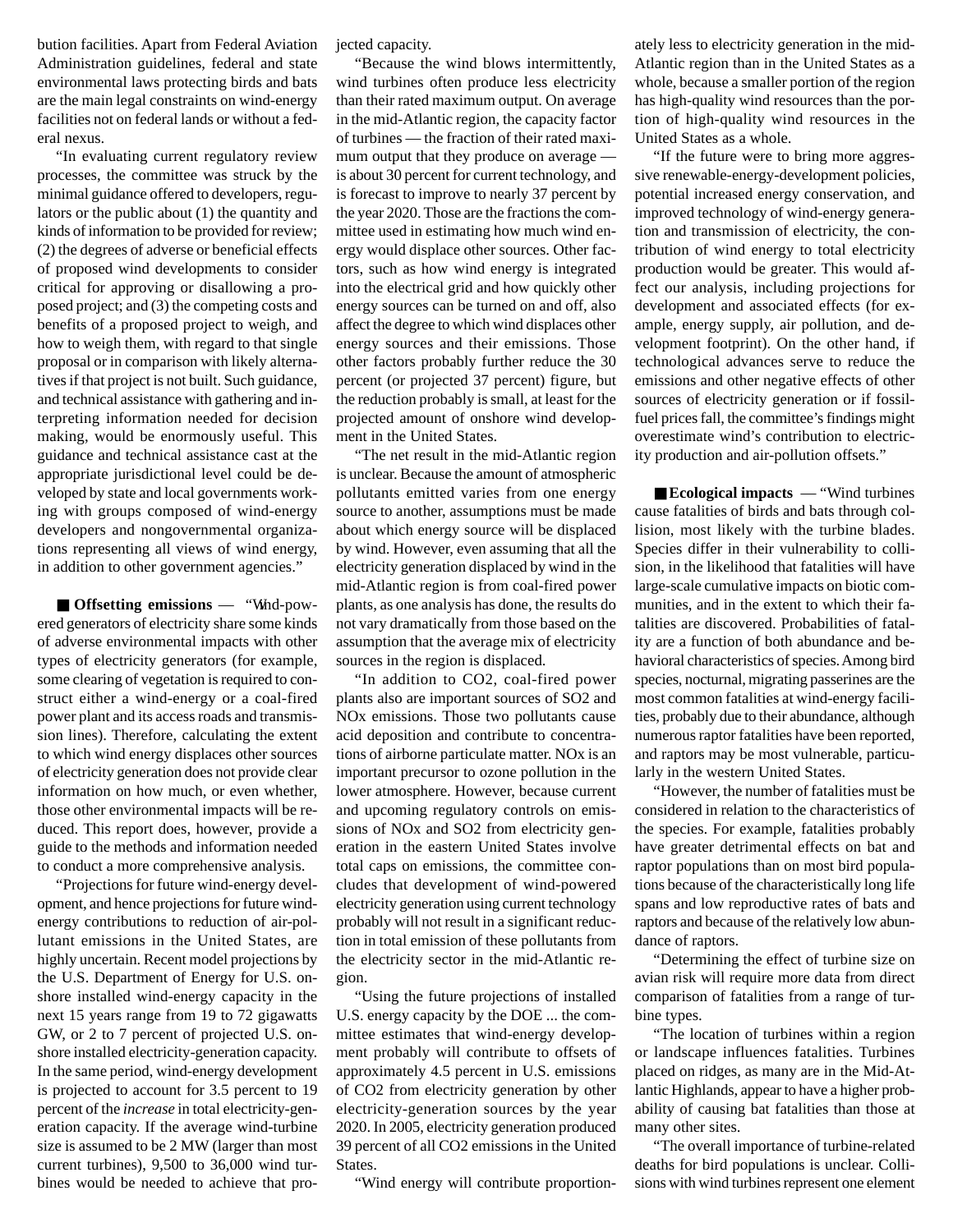of the cumulative anthropogenic impacts on these populations; other impacts include collisions with other structures and vehicles, and other sources of mortality ... those other sources kill many more birds than wind turbines, even though precise data on total bird deaths caused by most of these anthropogenic sources are sparser and less reliable than one would wish.

"The construction and maintenance of wind-energy facilities also alter ecosystem structure through vegetation clearing, soil disruption and potential for erosion, and noise. Alteration of vegetation, including forest clearing, represents perhaps the most significant potential change through fragmentation and loss of habitat for some species. Such alteration of vegetation is particularly important for forest-dependent species in the Mid-Atlantic Highlands. Changes in forest structure and the creation of openings alter microclimate and increase the amount of forest edge. Plants and animals throughout an ecosystem respond differently to these changes. There might also be important interactions between habitat alteration and the risk of fatalities, such as bat foraging behavior near turbines.

"Although the analysis of cumulative effects of anthropogenic energy sources other than wind was beyond the scope of the committee, a better analysis of the cumulative effects of various anthropogenic energy sources, including wind turbines, on bird and bat fatalities is needed, especially given projections of substantial increases in the numbers of wind turbines in coming decades.

"In the Mid-Atlantic Highlands, preliminary information indicates that more bats are killed than was expected based on experience with bats in other regions. Not enough information is available to form a reliable judgment on whether the number of bats being killed will have overall effects on populations, but given a general region-wide decline in the populations of several species of bats in the eastern United States, the possibility of population effects, especially with increased numbers of turbines, is significant.

"Standardized studies should be conducted before siting and construction and after construction of wind-energy facilities to evaluate the potential and realized ecological impacts of wind development. Pre-siting studies should evaluate the potential for impacts to occur and the possible cumulative impacts in the context of other sites being developed or proposed."

■ **Impacts on humans** — "The human impacts considered by the committee include aesthetic impacts; impacts on cultural resources, such as historic, sacred, archeological, and recreation sites; impacts on human health and well-being, specifically from noise and from shadow flicker; economic and fiscal impacts; and the potential for electromagnetic interference with television and radio broadcasting, cellular phones, and radar. This is not an exhaustive list of all possible human impacts from wind-energy projects. For example, the committee did not address potentially significant social impacts on community cohesion, such as cases where proposed wind-energy facilities might cause rifts between those who favor them and those who oppose them. Psychological impacts — positive as well as negative — that can arise in confronting a controversial project also were not addressed.

"There has been relatively little dispassionate analysis of the human impacts of windenergy projects in the United States. In the absence of extensive data, this report focuses mainly on appropriate methods for analysis and assessment and on recommended practices in the face of uncertainty.

**"**There are systematic and well-established methods for assessing and evaluating human impacts; they allow better-informed and moreenlightened decision making.

"Although aesthetic concerns often are the most-vocalized concerns about proposed wind-energy projects, few decision processes adequately address them. Although methods for assessing aesthetic impacts need to be adapted to the particular characteristics of wind-energy projects, such as their visibility, the basic principles of systematically understanding the relationship of a project to surrounding scenic resources apply and can be used to inform siting and regulatory decisions.

"Because relatively little research has been done on the human impacts of wind-energy projects, when wind-energy projects are undertaken, routine documentation should be made of processes that allow for local interactions concerning the impacts that arise during the lifetime of the project, from proposal through decommissioning, as well as processes for addressing the impacts themselves. Such documentation will facilitate future research and therefore improve future siting decisions.

"Human impacts should be considered within the context of the environmental impacts ... and the broader contextual analysis of wind energy — including its electricity-production benefits and limitations."

■ **Analyzing adverse and beneficial impacts in context** — "An ideal framework that addressed all effects of wind energy across a variety of spatial and temporal scales would require more information than the committee could gather, given its time and resources, and

probably more information than currently exists. In addition, energy development in general, and wind-energy development in particular, are not evaluated and regulated in a comprehensive and comparative way in the United States, and planning for new energy resources also is not conducted in this manner. Instead, planning, regulation, and review usually are done on a project-by-project basis and on local or regional, but not national, scales. In addition, there are few opportunities for full lifecycle analyses or consideration of cumulative effects.

"A country as large and as geographically diverse as the United States and as wedded to political plurality and private enterprise is unlikely to plan for wind energy at a national scale in the same way as some European countries are doing. Nevertheless, national-level energy policies (implemented through such mechanisms as incentives, subsidies, research agendas, and federal regulations and guidelines) to enhance the benefits of wind energy while minimizing the negative impacts would help in planning and regulating wind-energy development at smaller scales. Uncertainty about what policy tools will be in force hampers proactive planning for wind-energy development.

**"**Guidance on planning for wind-energy development, including information requirements and procedures for reviewing wind-energy proposals ... should be developed. In addition, technical assistance with gathering and interpreting information needed for decision making should be provided. This guidance and technical assistance, conducted at appropriate jurisdictional levels, could be developed by working groups composed of wind-energy developers; nongovernmental organizations with diverse views of wind-energy development; and local, state, and federal government agencies.

**"**Regulatory reviews of individual windenergy projects should be preceded by coordinated, anticipatory planning whenever possible. Such planning for wind-energy development, coordinated with regulatory review of wind-energy proposals, would benefit developers, regulators, and the public because it would prompt developers to focus proposals on locations and site designs most likely to be successful. This planning could be implemented at scales ranging from state and regional levels to local levels. Anticipatory planning for wind-energy development also would help researchers to target their efforts where they will be most informative for future winddevelopment decisions.

**"**Choosing the level of regulatory authority for reviewing wind-energy proposals carries corresponding implications for how the